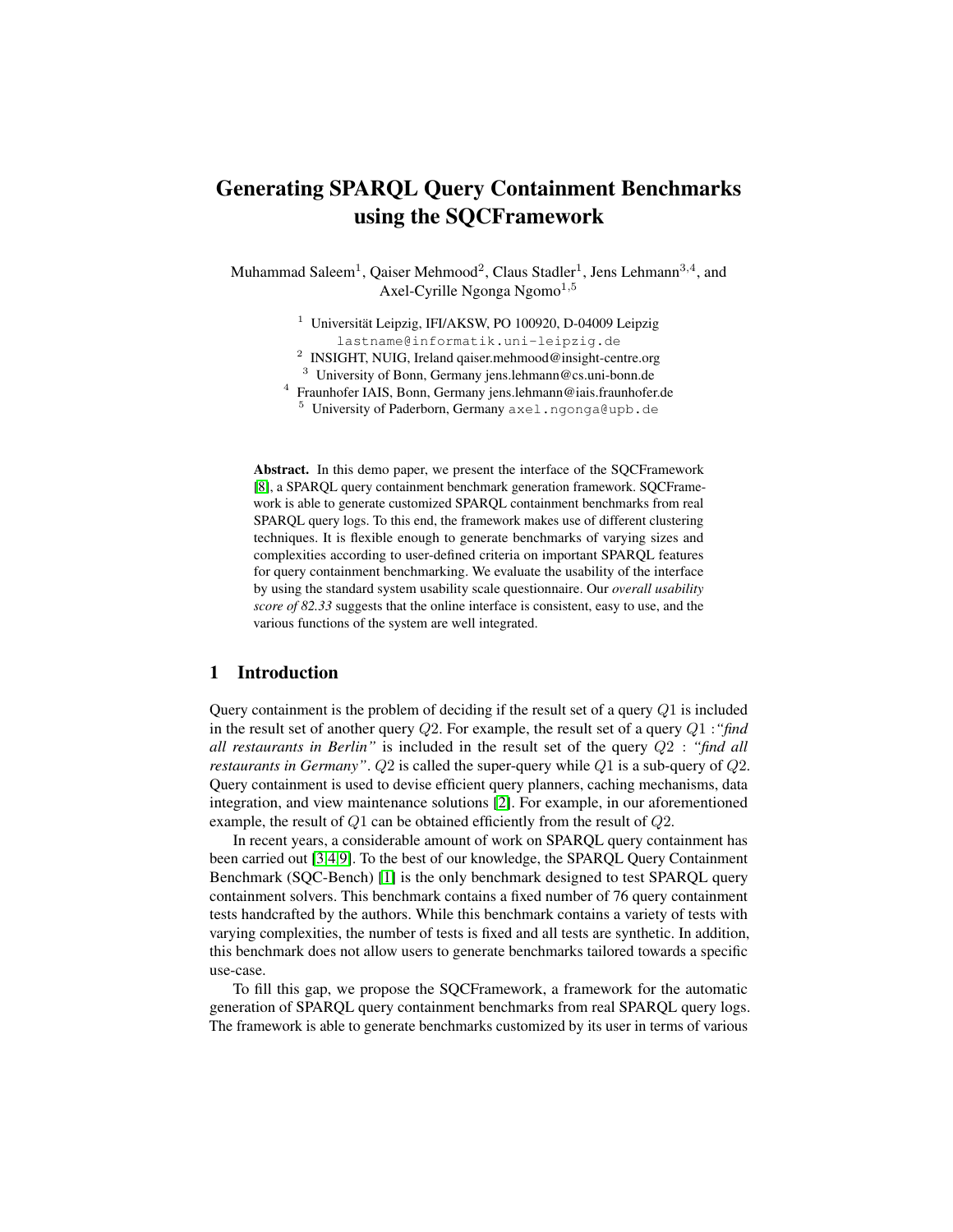SPARQL query features (defined in Section [2.1\)](#page-1-0). The framework generates the desired benchmark from query logs by using different clustering methods, while considering the customized selection criteria specified by the user.

## 2 SQCFramework Benchmark Generation

In this section, we briefly present the benchmark generation process in the SQCFrame-work<sup>[6](#page-1-1)</sup>.

#### <span id="page-1-0"></span>2.1 Input Queries and Important SPARQL Features

Our framework takes a set of queries as input. In this work, we aim to generate benchmarks from real user queries. To this end, we use the Linked SPARQL Queries (LSQ) datasets [\[6\]](#page-3-6), which provide real queries extracted from the logs of public SPARQL endpoints. A query containment benchmark should comprise queries/tests of varying complexities. Hence, we consider the following query features while generating containment benchmarks: (1) number of entailments/sub-queries, (2) number of projection variables, (3) number of BGPs, (4) number of triple patterns, (5,6) max. and min. BGP triples, (7) number of join vertices, (8) mean join vertex degree, (9) number of LSQ features additional features. Our framework allows generating customized benchmarks based on these features.

#### 2.2 Benchmark Generation

The user provides the input LSQ dataset and the required number  $N$  of super-queries to be included in the generated benchmark. Then, the benchmark generation is carried out the following four main steps: (1) Select all the super-queries along with the required features from the input LSQ dataset, (2) Generate feature vectors and their normalization for the selected super-queries,  $(3)$  Generate N number of clusters from the super-queries, (4) Select the single most representative super-query from each cluster to be included in the final benchmark.

## 3 SQCFramework Online

The online demo and source code of the SQCFramework are available at the SQCFramework homepage <https://github.com/AKSW/SQCFramework>. Figure [1](#page-2-0) shows the online interface of the SQCFramework, which comprises five main steps:

1. Selection of benchmark generation method: The first step is to select the benchmark generation method(s). Currently, our framework supports 6 well-known clustering methods namely DBSCAN+Kmeans++, Kmean++, Agglomerative, Random selection, FEASIBLE [\[7\]](#page-3-7) and FEASIBLE-Exemplars.

<span id="page-1-1"></span><sup>6</sup> Readers are encouraged to read [\[8\]](#page-3-0) for complete details and intuition about the selection of a particular choice.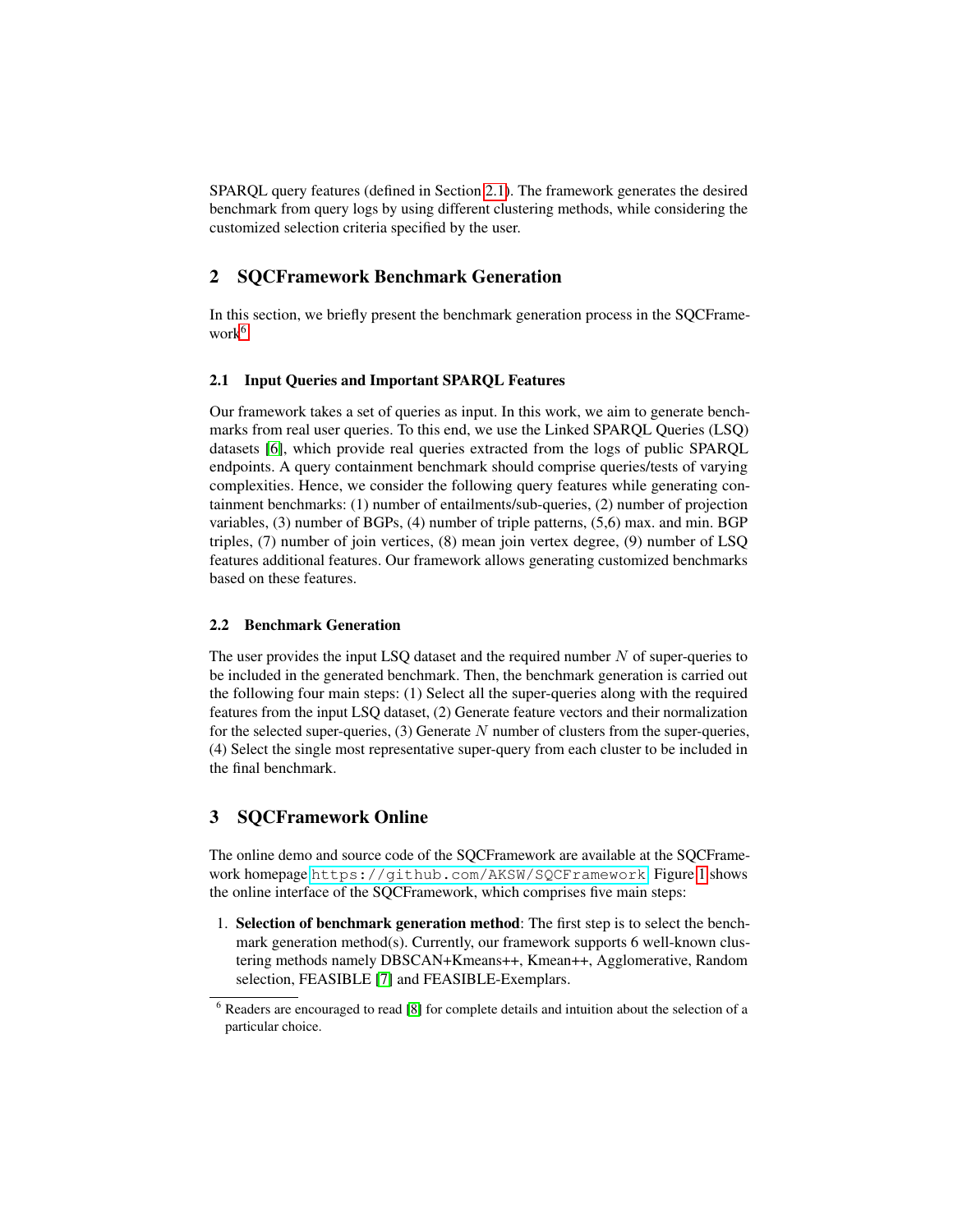<span id="page-2-0"></span>

Fig. 1: The SQCFramework online interface

- 2. Parameters selection: The second step is the selection of parameters like the number of queries in the resulting benchmark or the number of iterations for Kmeans++ clustering, etc.
- 3. Benchmark personalization: The third step allows to further customize the resulting benchmark. The SPARQL query selects all the queries along with required features to be considered for benchmarking by default. The user can modify this query to generate customized benchmarks. For example, adding FILTER(?projVars  $\leq$  2 && (?bgps > 1 || ?tps > 3)) will force the resulting benchmark queries having number of projection variables less than 3 and the number of BGPs greater than 1 or the number of triple patterns greater than 3.
- 4. Results: The diversity score and the similarity errors for the selected methods will be shown as bar graphs.
- 5. Benchmarks download: The resulting benchmarks can be finally downloaded and used in the evaluation of containment solvers.

We will demonstrate all of the steps above to the ISWC audience and generate benchmarks from the LSQ log of the Semantic Web Dog Food dataset.

## 4 Evaluation

An evaluation of the SQCFramework can be found in [\[8\]](#page-3-0). To assess the usability of our system, we used the standardized, ten-item Likert scale-based *System Usability Scale*  $(SUS)$  [\[5\]](#page-3-8) questionnaire<sup>[7](#page-2-1)</sup> which can be used for global assessment of systems usability.

<span id="page-2-1"></span><sup>7</sup> Our survey can found at: <https://goo.gl/forms/n4IG2FQ1PBNCdxBl1>